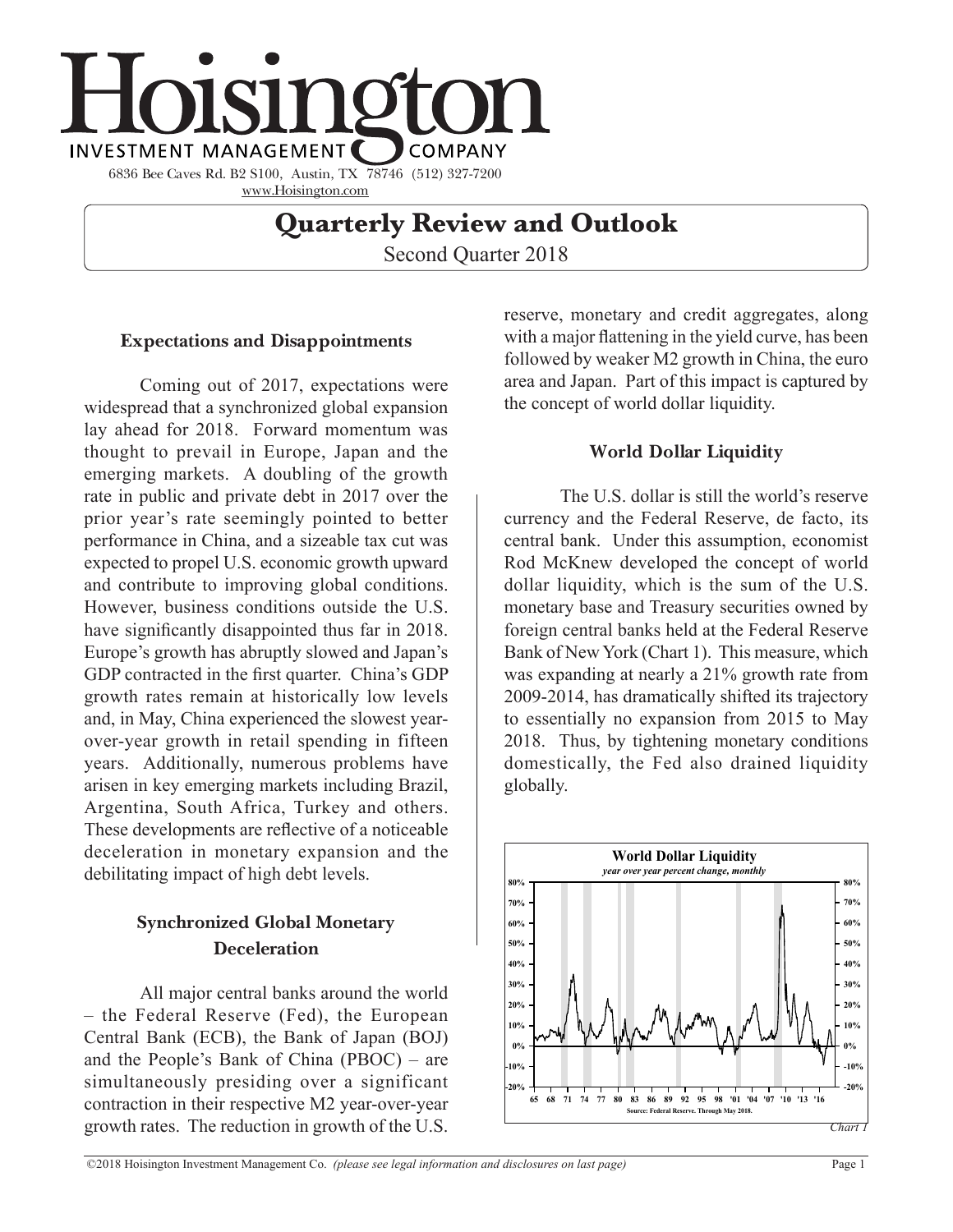

### **Europe**

On a year-over-year basis, euro area M2 growth peaked slightly below 7% in mid- to late 2015, less than a year after the end of the Fed's third and final quantitative easing program (QE). Since late 2015, M2 growth slowed to 5.2% for the 12 months ending September 2017 and then saw an even sharper decline to 4.4% for the 12 months ending May 2018. This downward shift continued even as the ECB engaged in QE throughout the period. The ECB will continue to pursue QE until the policy terminates in December 2018 (Chart 2).

#### **China**

In China, year-over-year M2 growth was 13.7 % in November 2015, the last month before the current Fed tightening cycle began. In May





2018, the annual growth rate fell sharply to 8.9%, a near record low since 2000. April and May's historically weak M2 expansion is notable since it appears the PBOC's reserve requirement cuts failed to reverse the trend (Chart 3).

### **Japan**

The BOJ has been engaged in QE and interest rates have been negative or near zero, and yet, Japan's M2 growth rate has continued to fall as U.S. monetary restraint intensified. In the twelve months ending in May 2018, M2 increased by just 3.2%. This was nearly a 25% deceleration in growth from October 2017. Looking back, May's M2 growth is below the entry point of the 2014 recession. It is not surprising, with the sharp deceleration in money, that Japan's economy contracted in the first quarter of 2018 by 0.6% (Chart 4).

It appears that the ceasing of growth in world dollar liquidity since 2015 has had a noticeable, deleterious impact on the world's monetary expansion.

#### **Velocity and U.S. Recessions**

Money velocity (V) is determined by a complex mathematical function and influenced by secular, short-term and cyclical factors. Secular factors are persistent and will prevail over time. Short-term factors, like massive swings in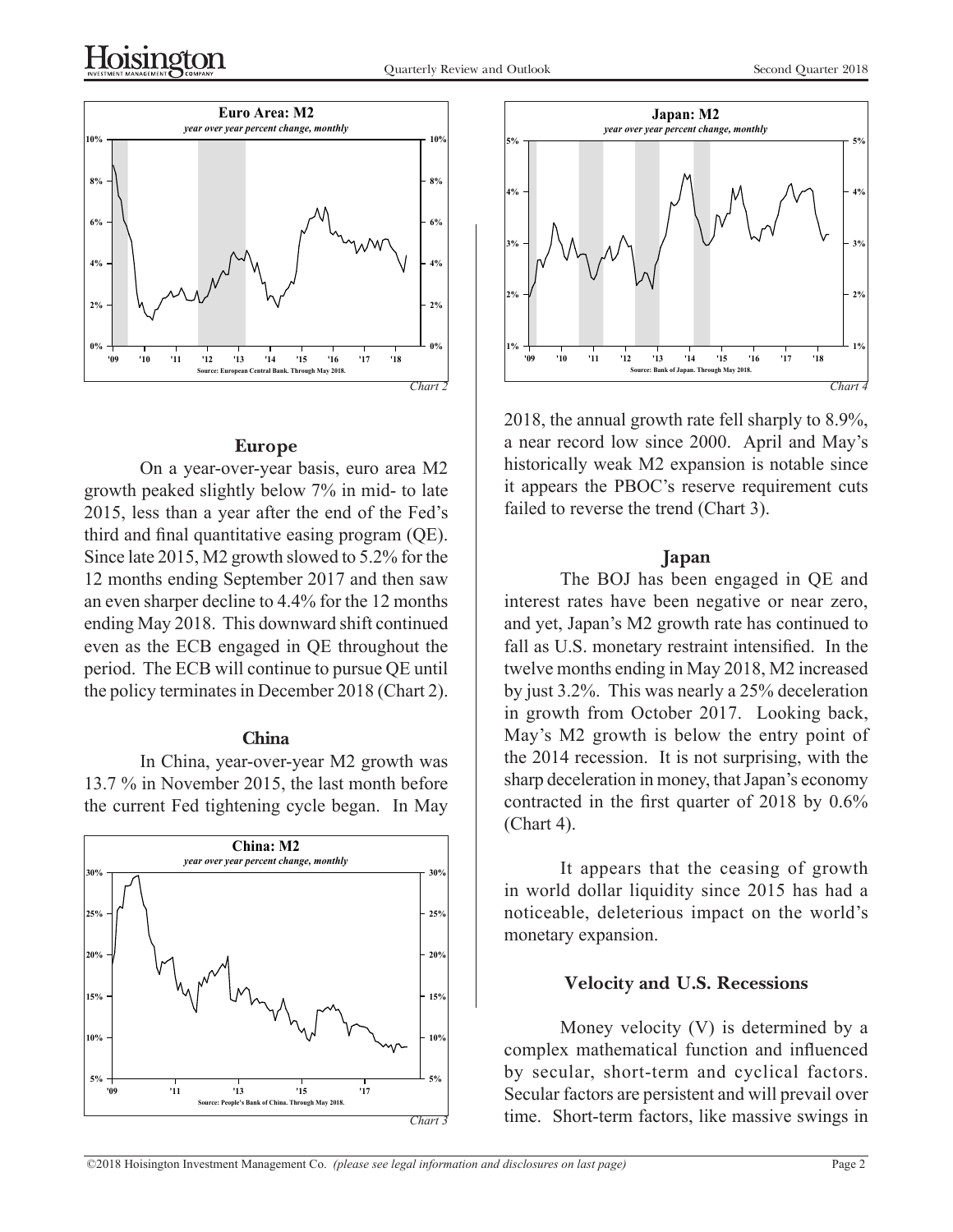inventory investment, are quick to fade. Cyclical factors may hold sway around economic turning points, particularly when the economy is shifting from expansion to contraction. The complexity should not be surprising since  $V = GDP / M2$  and  $GDP = C + I + G + X$ . Anything that influences consumption, investment, government spending or net exports will have some influence on velocity. Thus, Irving Fisher's equation of exchange (GDP  $=$  M2 x V) is only the starting point in assessing fluctuations in velocity.

The dominant secular determinant of velocity appears to be the GDP-generating capacity of debt, which is declining in all major economies worldwide. Money and debt are created simultaneously. If the debt produces a sustaining income stream to repay principal and interest, then velocity will rise since GDP will eventually increase beyond the initial borrowing. If advancing debt produces increasingly smaller gains in GDP, then V falls. Financing consumption may temporarily boost GDP and velocity over short timespans, but it does not generate new funds to meet longer term debt servicing obligations. Consistent with this interpretation, velocity has dramatically fallen since 1998 for all four economies: the U.S., Europe, Japan and China (Chart 5).

Secularly, velocity is below historical norms in all four major economic powers. As the productivity of the debt has fallen significantly over the past twenty years, so has velocity. In the more heavily indebted Japan, China and the euro area, velocity is lower than the less indebted United States. Thus, other than for short non-sustaining episodes, velocity will reinforce, not offset, the decrease in M2 growth evident worldwide.

U.S. velocity is estimated to have risen again in the second quarter after small quarterly increases since mid-2017. Historically, such increases have occurred when M2's growth has dropped sharply, as seen in the current Fed cycle. Both Milton Friedman and Irving Fisher wrote about this cyclical tendency, and Fisher's equation of exchange is key to understanding such an event. Counting the recessions of the early 1980s as one, there have been 20 contractions since 1900 and M2 growth decelerated prior to 17 of these recessions. With GDP as the ultimate coincident indicator and M2 as the leading indicator then, algebraically, velocity will lag. Consequently, velocity has risen going into the vast majority of all these recessions (Chart 6).

The slowdown in money growth, combined with secular weakness in velocity, indicates that the global aggregate demand curve over time will shift inward, simultaneously weakening inflation and economic growth. Since inflation is a moneyprice-wage spiral, the longer-term inflation risks are clearly to the downside. Monetary policy operations will restrain future economic growth and the impact will be surprising due to the longlagged effects.



©2018 Hoisington Investment Management Co. *(please see legal information and disclosures on last page)* Page 3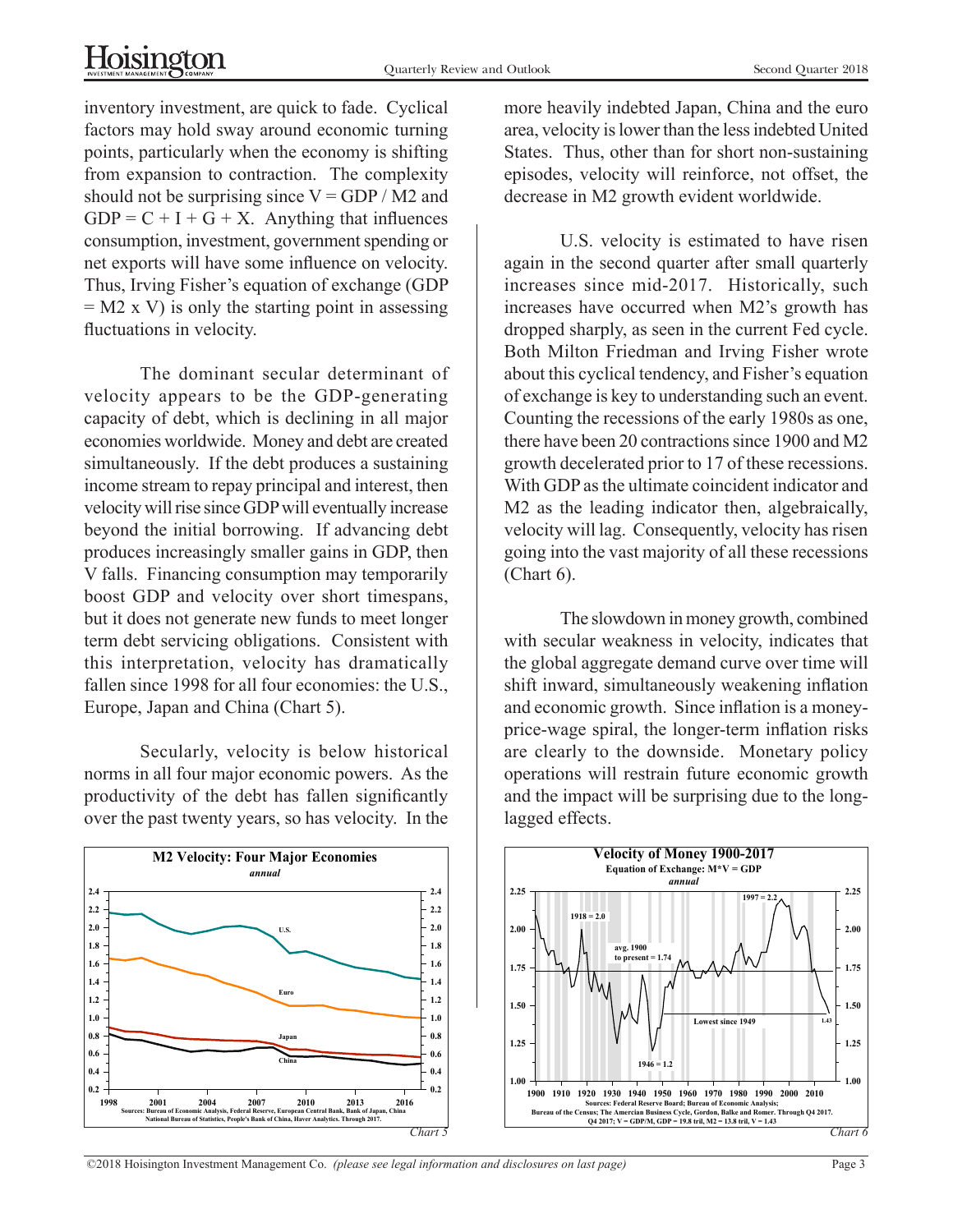## **Diminishing Returns - Consequences of Excess Debt**

Diminishing returns rests upon the production function that states physical output is determined by the inputs or factors of production. When a factor of production, such as capital, initially increases, output rises at an increasing rate. As excess use of that factor continues to advance, the rate of gains in output slow, flatten, and eventually turn down, a condition referred to as negative returns. Thus, the relationship between the excess use of a factor of production and the output is nonlinear.

Using this theory – that the excess application of an input will lead to diminishing returns – it is possible to see why academic work has concluded that excess application of debt within an economy leads to slower economic growth in a nonlinear fashion. If debt is adjusted for price level changes, then debt is in real or physical terms and thus consistent with the law of diminishing returns. The pattern of unexpected economic weakness in heavily indebted economies has been repeated frequently in Japan, Europe, China and the emerging markets. Japan, the most indebted nation, experienced three additional recessions after the 2008-09 recession. Among the world's major economic areas, the U.S. economy presently stands out. The disparity in this performance is an

|                  |                         | <b>GDP Generating Capacity of Global Debt:</b> | <b>All Major Economies</b>                        |          |
|------------------|-------------------------|------------------------------------------------|---------------------------------------------------|----------|
|                  |                         | 2007 Ratio of GDP to<br>Debt                   | 2017 Ratio of GDP<br>to Debt                      | % change |
| 1.               | Euro<br>Area            | 0.46                                           | 0.38                                              | $-17.2%$ |
| 2.               | United<br>Kingdom       | 0.44                                           | 0.35                                              | $-19.3%$ |
| 3.               | Japan                   | 0.33                                           | 0.27                                              | $-17.6%$ |
| $\overline{4}$ . | United<br><b>States</b> | 0.45                                           | 0.40                                              | $-10.6%$ |
| 5.               | China                   | 0.68                                           | 0.39                                              | $-42.9%$ |
|                  |                         |                                                | <b>Source: Bank of International Settlements.</b> | Table    |

|                |                                             | 2007 Ratio of GDP to<br>Debt | 2017 Ratio of GDP<br>to Debt | % change |
|----------------|---------------------------------------------|------------------------------|------------------------------|----------|
| $\mathbf{1}$ . | G (20) aggregate                            | 0.48                         | 0.41                         | $-14.4%$ |
| 2.             | <b>Emerging markets</b><br>(aggregate)      | 0.83                         | 0.52                         | $-37.0%$ |
| 3.             | All reporting<br>countries<br>(aggregate)   | 0.48                         | 0.41                         | $-14.5%$ |
| 4.             | <b>Advanced</b><br>economies<br>(aggregate) | 0.42                         | 0.36                         | $-13.5%$ |

**GDP Generating Capacity of Global Debt:** 

unseen consequence from the excess use of debt.

After decades of overuse, debt is increasingly less productive in all of these areas. Ten years ago, the debt overhang was centered in the U.S., the euro area and Japan. Currently, all major economic regions fit this description as China and the emerging markets now separately carry record levels of debt relative to GDP. The Bank for International Settlements (BIS) shows that in 2017, one dollar of nonfinancial debt generated \$0.40, \$0.38, \$0.39, \$0.35 and \$0.27 of GDP, respectively, in the U.S., the euro area, China, the U.K. and Japan (Tables  $1 \& 2$ ). All of these data points have significantly worsened over the last decade, the greatest deterioration being that of China which has declined by 43% since 2008. Among all regions, Japan's debt exhibited the weakest level of debt productivity at \$0.27. While one dollar of emerging market debt produced a seemingly enviable \$0.52 of GDP in 2017, this ratio was down 38% from 2007.

## **Technology and Diminishing Returns**

In addition to capital, output is a function of labor, natural resources and technology. Thus, one of these latter three factors must accelerate in order to offset the overuse of debt if production growth is to accelerate and thus boost the standard of living. Natural resources and labor are unlikely to be of immediate benefit. New discoveries of raw materials have been occurring, but only serve to balance exhaustion of known supplies.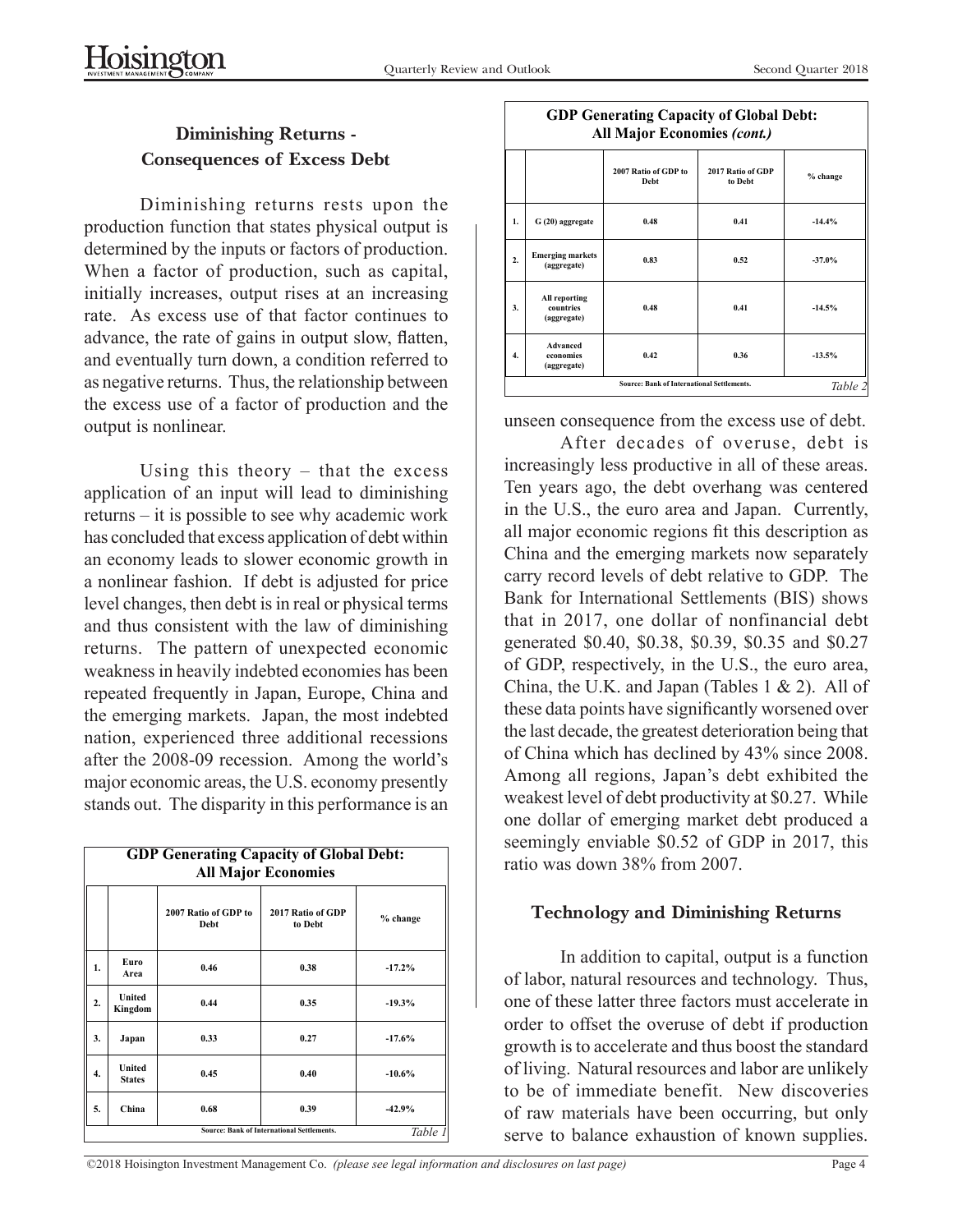Labor is not promising for the near-term since demographics remain bleak in the U.S. and globally. Technology is another factor that must not be overlooked. While many dramatic advances are underway, the role of invention in the future trend of U.S. and global growth is more complex than is generally understood.

Robert J. Gordon, a distinguished Professor of Economics at Northwestern University and author of *The Rise and Fall of American Growth: The U.S. Standard of Living Since the Civil War*  (2016), considers today's inventions to be more evolutionary than revolutionary since they do not entail the massive use of labor and natural resources of the past. Gordon looked at inventions from the great American economic growth era of 1870 to 1970. The five major inventions – electricity, modern communications, the internal combustion engine, urban sanitation, and pharmaceuticals and chemicals – greatly enhanced the demand for labor and natural resources, and resulted in complete economic involvement. Information technology, while life changing in many ways, impacts a narrower economic segment. Furthermore, business productivity from the late  $20<sup>th</sup>$  century's digital revolution has stalled these past two decades due to innovation saturation. Viewed from a longer-term perspective, the differential effect of present inventions is already apparent. In his working paper, "Why Has Economic Growth Slowed When Innovation Appears to Be Accelerating?" (National Bureau of Economic Research, 2018), Gordon calculates that the decline in economic growth in the last decade is a stunning seven times lower than the average growth rate for the fifty years between 1920 and 1970, in real GDP per capita terms.

If Gordon's view is somewhat overstated, it nevertheless appears that some current technological inventions will tend to depress demand for two other factors of production – labor and natural resources. According to available data from the U.S. Bureau of Labor Statistics, there are approximately 3.25 million cashiers, 1.96 million driving trucks and 2 million operating machine tools and assembly lines. Using robots for these functions does not materially change the demand for natural resources but renders obsolete more than 7 million jobs.

## **Looking Ahead**

The spring quarter's growth will reflect a bounce from the first quarter's noticeable weakness but a reversion to a more modest expansion will be evident in the latter half of the year since there has been no change in the long-term growth constraints on the U.S. economy. It is evident that the major policy and structural issues, such as overindebtedness, the reliance on additional debt to provide growth, poor demographics, technological constraints and potential trade conflicts, will continue to weigh heavily against ebullient growth.

The long end of the Treasury bond market has, in our view, reflected the harsh realities which are constraining economic expansion. When the Fed began its current regime of restraint in late 2015, the thirty-year Treasury bond yield was around 3%, similar to where it is today. The market has been buffeted by numerous transitory factors, with the yield moving above and below this level. Many of these developments entailed market psychology and a potpourri of inconsistent developments that will not impact long-term fundamental economic conditions. While long bond yields can rise as result of a replay of similarly unpredictable events or the current monetary stance, the structurally weak U.S. economy does not support current interest rate levels. The excess levels of debt continue to amass and the short-term beneficial aspects of even higher levels of debt are likely to be increasingly fleeting. Moreover, the growth impediments on the U.S. economy are more serious in many other parts of the world. As Friedman rigorously proved, a noticeable period of monetary deceleration, now synchronized globally, is consistent with lower, not higher, interest rates.

> Van R. Hoisington Lacy H. Hunt, Ph.D.